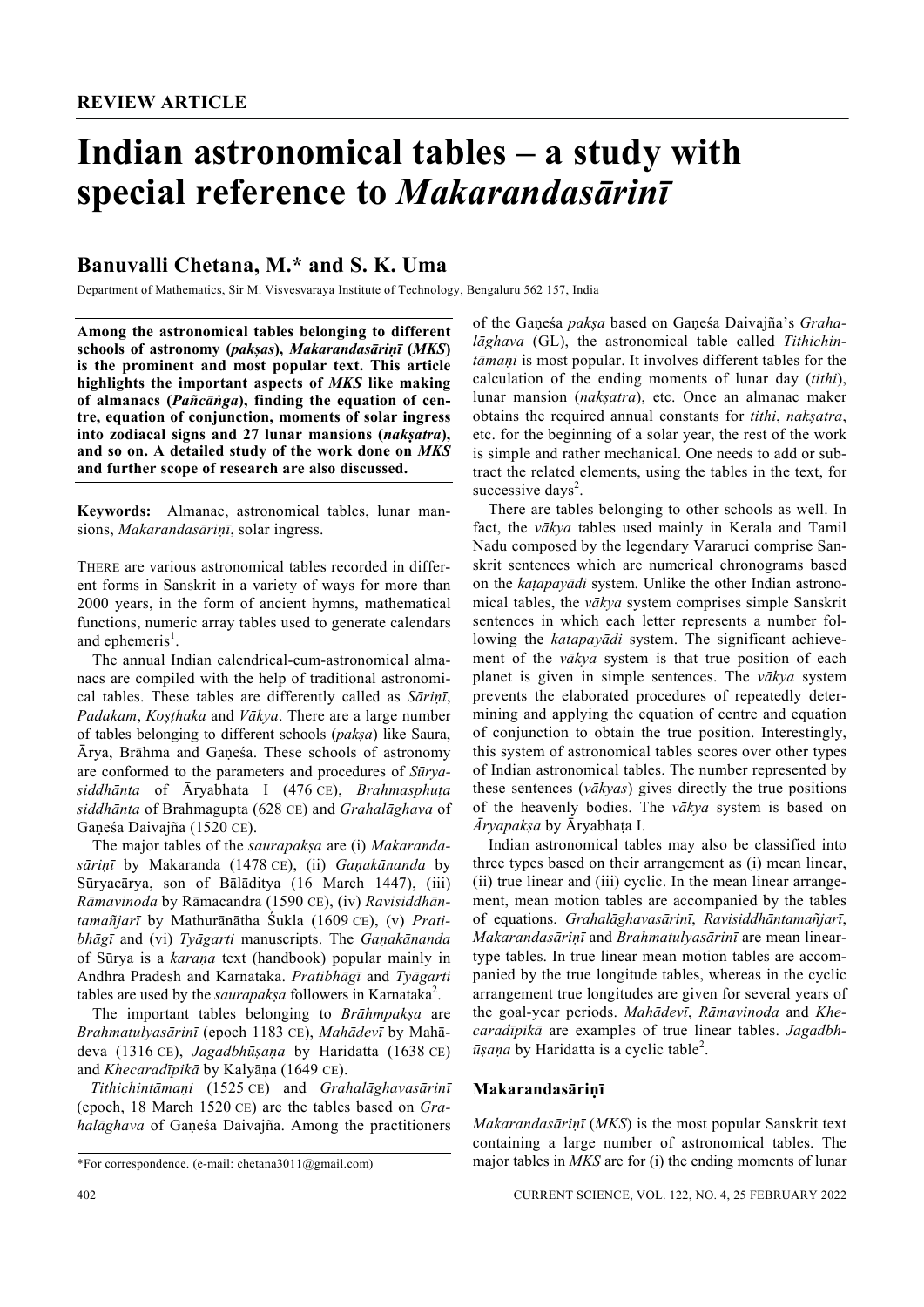month (*tithi*), lunar mansion (*nakșatra*), etc.; (ii) mean longitudes of the Sun, Moon and the five star planets (*tārāgrahas*), namely Mars, Mercury, Jupiter, Venus and Saturn; (iii) equation of the centre (*mandapala*) of each of the heavenly bodies; (iv) equation of conjunction of the five star planets; (v) moments of solar ingress (*sankrānti*) into zodiacal signs and 27 *nakșatra*; (vi) the Sun's declination, (vii) latitude of the Moon, and (viii) angular diameters of the Sun, Moon and the Earth's shadow cone for computing lunar and solar eclipses<sup> $3-5$ </sup>.

 David Pingree has provided a detailed description of *MKS* with his learned critical comments, in his remarkably useful and intense catalogues. In order to elucidate the procedures of *MKS*, the famous commentator Viśvanātha Daivajña composed the useful commentary with a large number of examples in śālivahana śaka 1540 (AD 1618). Prior to that, Divākara had composed the explanatory commentary. In śaka 1688 (AD 1766) Gokulanātha Daivajña wrote the upapatti (derivations and rationales) for *MKS*. For further elucidation of the text, Daivajña Nārayana Śarmā published his *Makaranda Prakāśa* in śaka 1831 (AD 1909). Achārya Ramajanma Mishra and Gangādhara Tandan have written commentaries on *MKS* in  $\text{Hindi}^{6-8}$ . According to Pingree, there are commentaries and derivative texts by Harikarna of Hisāranagara (AD 1610), Puruṣottama (AD 1613), Kṛpārāma Miśra (AD 1809) of Ahmadabad, Jīvanātha of Patna (AD 1823) and Nīlāmbara Jhā of Koilakh, Mithilā (19th century). They were also published many times in the 19th century. This shows how popular *MKS* is among the almanac makers, especially the followers of the *saurapakșa*9,10.

# **Special features of** *MKS*

Compared to other Indian astronomical tables, *MKS* has some unique and special features. Makaranda has made quite a few innovations in the procedures for planetary positions and eclipses.

# *The equation of centre (Mandaphala) and equation of conjunction (śῑghraphala)*

In Indian classical procedures for the true positions of heavenly bodies, two important equations are applied to the mean positions. These are: (i) equation of centre and (ii) equation of conjunction. The equation of centre is applied as the orbit of a heavenly body is eccentric and its motion is not uniform. The equation of conjunction corresponds to transforming the heliocentric true position to the geocentric true position of the five star planets. However, in the case of the Sun and the Moon only one correction, i.e. equation of centre is applied. In *MKS* a detailed procedure to calculate the equation of centre for the Sun, Moon and the five star planets is explained. For obtaining the true position of the star planets (*tāragra-*

CURRENT SCIENCE, VOL. 122, NO. 4, 25 FEBRUARY 2022 403

*has*), in the other systems the *manda* and *śīghra* equations are generally applied in four stages. However, this procedure is reduced to only three significant stages, namely (i) half *śῑghra*, (ii) *manda* and (iii) full *śῑghra*. In this case the usual half *manda* and full *manda* corrections are combined in a mathematically justified manner<sup> $\text{11}$ </sup>.

# *Solar ingress*

Solar ingress or *sankrānti* is the instant when the Sun enters a sidereal zodiac sign (*rāśi*), viz. Aries (*Meṣa*), Tauras (*Vṛṣabha*), etc. In Indian society, solar ingress plays an important socio-religious role. Also in the Hindu calendar, religious festivals are celebrated according to the solar calendar (*sauramāna*) or lunar calendar (*cāndramāna*). The solar months are generally named after the Sun's entry into the sidereal zodiac signs such as Aries, Taurus, etc. More generally, the names of the solar months are same as the lunar months, i.e. *Caitra*, *Vaiśākha*, etc. These names are prefixed as *saura* to distinguish them from lunar. The solar year commences with *saura Caitra*  around 14 April and ends with *saura Vaiśākha*. The names of the solar months are ambiguous, followed differently in different regions of India. Therefore, it is better to name them after zodiac signs occupied by the  $Sun<sup>4</sup>$ . The durations of the Sun's occupation of the 27 asterisms are called *Mahānakșatras* or *Malenakșatras* (in Kannada). Farmers in India determine the seasons by these *Mahānakșatras*. For example, the rainy season in Karnataka, due to the southwest monsoon, ranges over about ten *Mahānakșatras*, namely *Rohiṇī* to *Hasta*. *MKS* includes the tables for determining the solar ingress and the procedure for determining the durations of the successive solar months $^{12}$ .

# *Ahargaṇa*

*Ahargaṇa* is the number of civil days elapsed since a chosen epoch, literally meaning 'heap of days'. It is the basic parameter used for calculating mean positions of planets and other elements. The intercalary months play an important role in calculating *ahargaṇa*. According to *Siddhāntas*, it is the number of mean civil days elapsed at midnight or mean sunrise for the Ujjain meridian. This meridian passes through a point on the equator with the same longitude as Ujjain, called Laṇkā. In *MKS*, the procedures for determining *ahargaṇa* are explained. It is also shown how easy it is to convert a given traditional lunar calendar date to *kali* days using vallī components of *MKS*, compared with other astronomical texts belonging to *Saurapakșa*.

 The author of *MKS* has incorporated many changes to yield better results during his time. For example: (i) to find the mean motion of the Sun and (ii) to work out the revolutions of other bodies also based on their mean daily motions $^{13}$ .